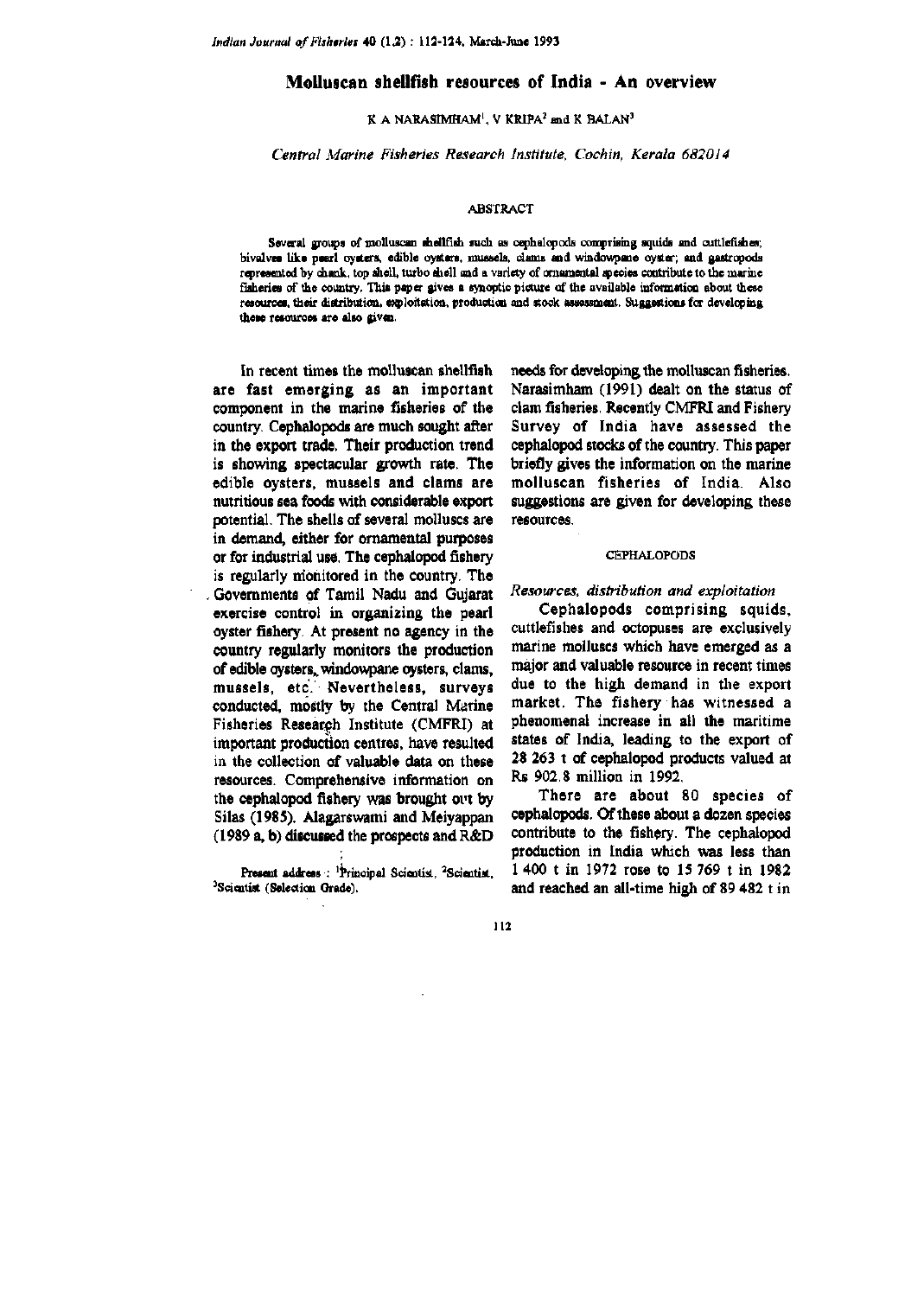1992 registering a 64-fold increase. Concurrent with this phenomenal growth in production, the contribution by cephalopods to all-India marine fish production which was 0.1% in the early seventies significantly rose to 4% in 1992.

Cephalopods are landed in all the maritime states of India. During 1988-1992 Kerala ranked first accounting for 37.17% of the cephalopod landings, followed by Maharashtra (28.98%), Tamil Nadu (13.88%) and Gujarat (13.65%) (Table 1). On the whole the west coast is more productive contributing to 85% of the cephalopod catch. The balance comes from the east coast.

Squids and cuttlefishes are the major groups contributing, respectively, to 52 and 48% of the cephalopod landing. Octopus are landed in negligible qualities, viz. 16 t/ year. *Loligo duvauceli* Orbigny, *Sepia aculeata* Orbigny, and *Sepia pharaonis*  Ehrenberg are the 3 main species contributing to 42,22 and 20%, respectively, of cephalopod landings of the country.

The Indian squid *Loligo duvauceli* is landed all along the Indian coast. Kerala accounts for 38% of this species followed by Gujarat (22%) and Maharashtra (20%).

Other squids of commercial importance but with restricted distribution are *Doryteuthis sibogae* Adam, *Doryteuthis singhalensis*  (Ortmann), *Loligo uyii* Wakiya and Ishikawa, *Loliolus investigatoris* Goodrich and *Sepioteuthis lessoniana* Lesson. They contribute to about 6% of the total cephalopod landings.

Of the cuttlefish resources, *Sepia aculeata* and *Sepia pharaonis* are the major species. *Sepia aculeata,* commonly known as the needle cuttlefish, is found in the fishery of all maritime states except Gujarat. Maharashtra is the major producer accounting for 57% followed by Kerala contributing to 33%, *Sepia pharaonis,*  known as the pharaoh cuttlefish, occurs, throughout the Indian coast. The bulk of the production (44%) of the species comes from Maharashtra. Other cuttlefishes like *Sepia elliptica* Hoyle, *Sepia brevimana*  Steenstrup, *Sepia prasadi* Winckworth and *Sepiella inermis* Orbigny together contribute to about 10% of the all-India cephalopod landings.

Bulk of the cephalopod catch (87%) is landed by trawlers which operate within 50 m depth, except in West Bengal where there are no records of cephalopods in trawl

| Year                                      | WB   | OR   | AP   | TN     | PRY  | KER          | KAR  | Goa           | MAH    | GUJ           | Total  |
|-------------------------------------------|------|------|------|--------|------|--------------|------|---------------|--------|---------------|--------|
| 1988                                      | 7    | 38   | 545  | 4.192  | 26   | 15.155 1.953 |      | 389           | 13.346 | 2.859         | 38,510 |
| 1989                                      | 39   | 80   | 299  | 5,523  | 112  | 23.489 2.452 |      | $475^{\circ}$ | 14.472 | 7.344         | 54,285 |
| 1990                                      | 81   | 13   | 988  | 7.434  | 101  | 24.206 2.287 |      | 123           | 15.605 | 5.399         | 56,237 |
| 1991                                      | 64   | 45   | 446  | 9.018  | 206  | 19,468 3,460 |      | 709           |        | 18.651 13.270 | 65,337 |
| 1992<br>Amual<br>average                  | 122  | 60   | 667  | 16.004 | 193  | 30.625 2.121 |      | 1096          |        | 25.982 12.612 | 89,482 |
| production                                | 63   | 47   | 589  | 8.434  | 128  | 22.589 2.455 |      | 558           | 17,611 | 8,297         | 60,771 |
| % - of all India<br>cephalopod<br>landing | 0.10 | 0.08 | 0.97 | 13.88  | 0.21 | 37.17        | 4.04 | 0.92          | 28.98  | 13.65         |        |

**Table 1, Sute-wise produoiton (in tonnes) of cephalopods during 1988 - 92** 

**WB. West Bengal; OR. Orissa; AP, Andhra Pradesh; TN, Tamil Nadu; PRY, Pondioherry; KER. Kerala; KAR. Kamataka; MAH, Maharaditra; OUJ, Oujarot.**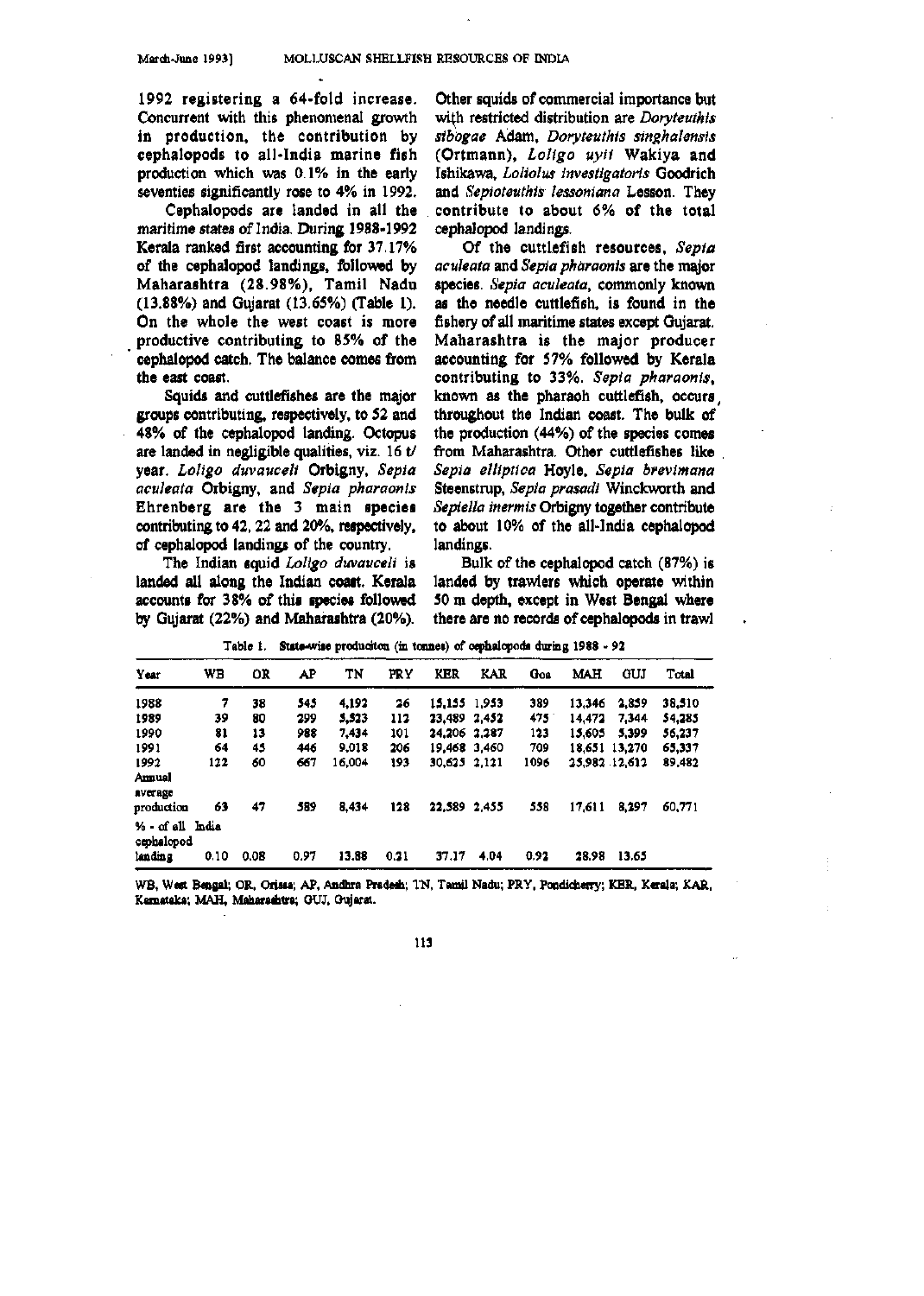nets. The average catch per trawl unit per day was highest (96.9 kg) in Maharashtra and lowest (0.4 kg) in Orissa. The traditional gears like boat seine, shore seine, hook and line, fixed bag-net *(dol)* and drift net account for the rest of the cephalopod production. In Vizhinjam the entire production comes from the artisanal sector. A small portion of *Sepia pharaonis* catch from this area comes from the hand jigging operations which is exclusively targeted at this species.

On the east coast the third quarter of the calendar year is the most productive period for 3 major species, viz. *L.duvauceli, S. aculeata* and *S. pharaonis*. For *S. pharaonis* the second quarter was also equally productive in the east coast. On the other hand, along the west coast, the fourth quarter is the most productive. However for *L. duvauceli* the first quarter is equally productive.

## *Experimental fishing aimed at cephalopods*

Cephalopods are mostly landed as bycatch in the bottom trawls throughout the world and the situation in India is no different. However, hand jigging targeted to catch cephalopods is also practised in Japan, the Pliilippines, Korea etc. Since 1945 automatic squid jigging from modern factory vessels of 300-500 GRT is in vogue in Japan to exploit the distant water cephalopod resources. In the Gulf of Thailand squids are fished by lowering the dip nets and attracting the squids with light.

Squid jigging experiments carried out in 1985 by the MPEDA, off Kerala coast yielded 102 squids/hour. Automatic squid jigging studies by the Fishery Survey of India (FSI) during 1988-1989 along the south-west coast gave an average catch of 6 squids/machine hour. Along the Gujarat coast hand jigging during 1990 yielded about

4 squids/hour (Nair *et al.* 1992). *L. duvaiiccli*  is the dominant species forming 98-100% in these studies. The limited experimental studies conducted so far on squid jigging are not encouraging and the results are inconclusive.

#### *Survey of cephalopod resources*

In India operation of high-opening bottom trawls by the Bay of Bengal programme and the Central Institute of Fisheries Nautical Engineering Training along the Gujarat and Tamil Nadu coasts gave encouraging results with the cephalopod catches contributing up to 24.1% of the trawl catch (Swaminath and Vethabothagam 1987).

Depth-wise distribution of cephalopods by bottom trawl conducted by FSI have shown that the west coast is more productive than the east coast (Philip and Somavanshi 1991). Along the west coast good concentrations of squids have been observed at 0-50 m depth followed by 51-100 m and 101-202 m depth zones. However, cuttlefish are uniformly well distributed in the above 3 depth zones. Beyond this there is low concentration of both squids and cuttlefish. Along the east coast depth zones 0-50 m and 51-100 m showed relatively high density of squids. The cuttlefish occurred in comparatively high density in 51-100 m depth.

Joseph (1986) mentioned that the chartered vessels operating in 60 - 80 m depth reported good catches of cephalopods. These vessels have been fishing appreciable quantities of cephalopods ranging from 60 to 80% of the total catch declared by them. One of the chartered vessels obtained a catch rate of 106 kg/hr of cephalopods and a total catch of 120 t along the west coast.

M.T. Murena during the exploratory survey of the north-west coast landed 1 015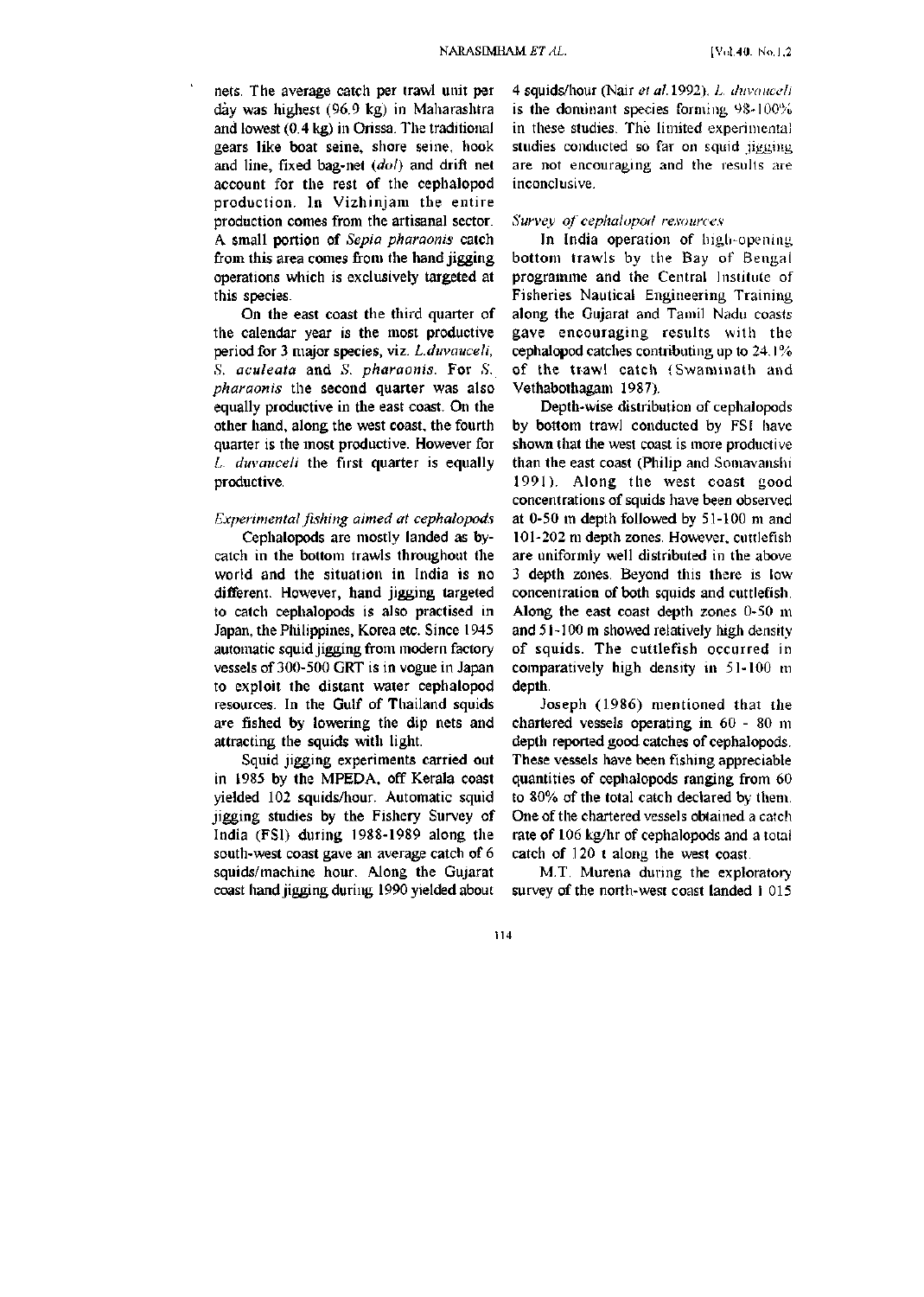kg of cephalopods comprising 761 kg from demersal trawl and 254 from the pelagic trawl which formed 0.2% of the total fish catch (Bapat *et al.* 1982).

Survey of the oceanic waters of EEZ by R.V. Varuna, R.V. Shoyo Maru and FORV Sagar Sampada brought to light about the dense congregations of the oceanic squid *Symplectoteuthis oualaniensis.* However detailed information about the magnitude of this resource is lacking.

## *Potential yield of cephalopods*

George *et al.* (1977) and Joseph (1986) have estimated a potential of 1 80 000 t of cephalopods for Indian EEZ. Chikuni (1983). estimated the cephalopod potential of Bay of Bengal at 50 000-1 00 000 t and for eastern Arabian sea at I 00 000-1 50 000 t. Silas (1985) estimated the potential harvest of cephalopods by 2000 A D by small neritic sector at 50 000 t and oceanic sector at 25 000-50 000 t. Since the above article was published the inshore production of cephalopods as by-catch reached 43 000 t in 1986 and peaked to 89 482 t in 1992. Alagarswami and Meiyappan (1989a) considered the negative potential projected above as an under-estimate. Philip and Somavanshi (1991) estimated the maximum sustainable yield of squids and cuttlefish from the continental shelf and slope at 49 100 t. The potential yield estimate by these authors is considerably low and they have stated that this could be mainly due to the operational limitation of larger vessels in shallow waters, where the density of the resource is generally high. In the 0 - 50 m depth the potential yield of cephalopods is estimated at 49 634 t (Anonymous 1991), Sudarshan *et al.* (1990) estimated the potential cephalopod yield from 50 - 300 m depth at 20 600 t.

The stock assessment papers presented

in this volume on the basis of data collected during 1984-88 from bottom trawls operated at 50 m depth (Meiyappan *et al.* 1993, Nair *et al.* 1993, Rao *et al.* 1993) indicated that in the case of *L. duvauceli* the present level of exploitation is optimum along the east and west coasts of India. However, in the case of *S. pharaonis* and *S. aculeata*  the present effort is optimum along the east coast whereas along the west coast there is scope for increasing effort to step up production in the present trawling grounds. Thus for all the 3 species the present level of exploitation has no adverse effect on the stocks. However, the requirement of increasing effort in the present fishing grounds along west coast to increase the production of *S. pharaonis* and *S. aculeata* needs an overall view of all the species exploited in the mixed fishery. This is because an increase in effort to get increased yield of one or a few species, can result in drastic reduction in the yield of other species, some of which may have greater economic value. Thus these studies can be considered as reflecting the current status of the exploited cephalopod stocks.

The cephalopod production in the presently exploited grounds has reached an all time high of 89 482 t in 1992. This is significantly higher than the potential yield estimates for this zone indicated by several authors. This higher production may be, as reports indicate, partly due to the extension of the trawl fishing beyond 50 m depth zone. The potential yield estimates made by several authors, based on bottom trawl operation, have not considered the availability of cephalopods in the columnar, pelagic and oceanic waters. Hence there is need to make an assessment of cephalopods by considering these aspects. Nevertheless, it is generally agreed that, as of now, the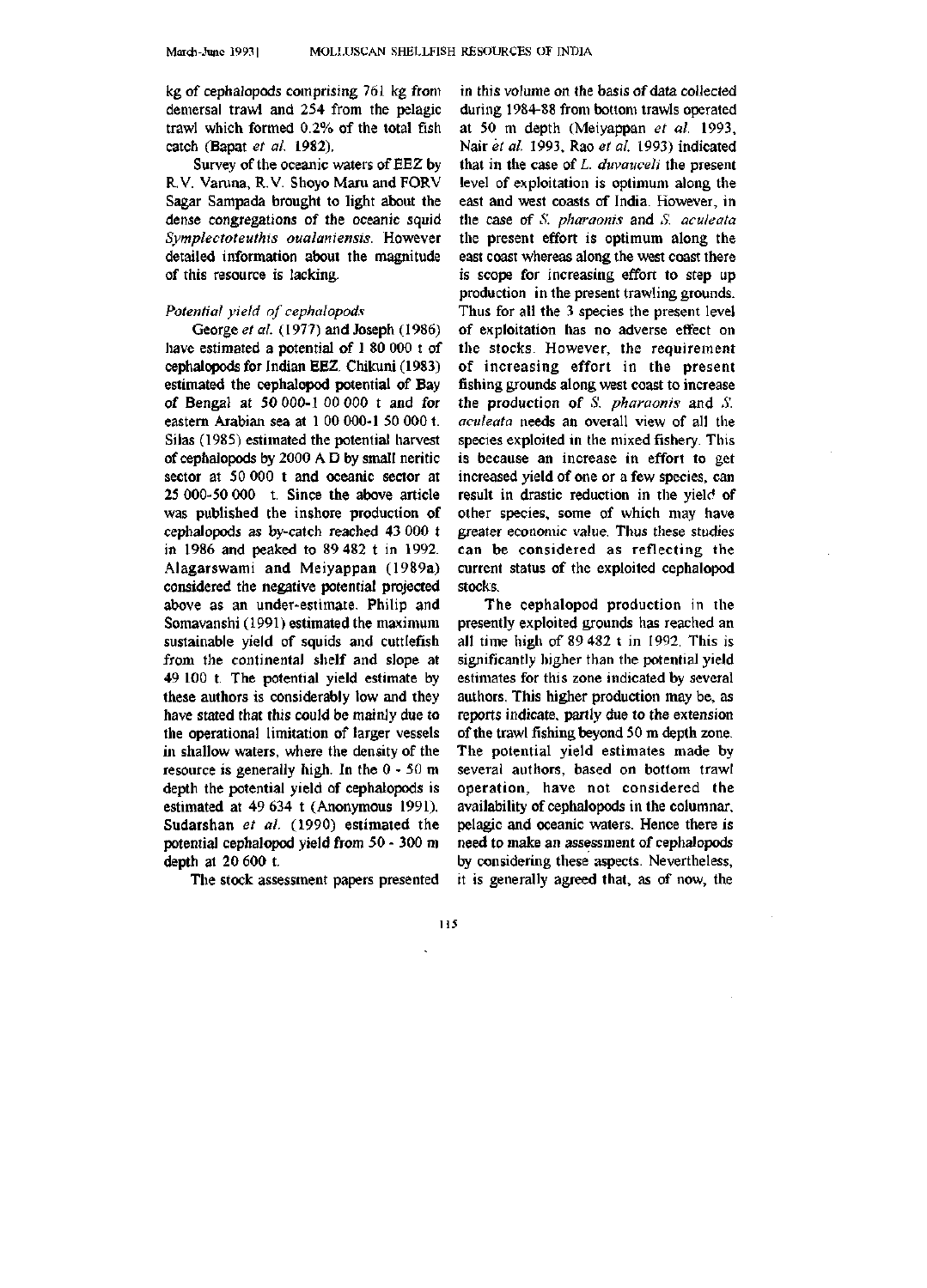cephalopods are exploited at or close to the optimum level in the present fishing grounds and there is vast untapped resource in the rest of the EEZ.

# *Suggestions for the development of cephalopod resources*

It is generally agreed that the cephalopods constitute potentially an important resource in the EEZ of India and concerted efforts on the lines suggested below are needed to realize the potential.

- 1. Systematic exploratory surveys are required for assessing the cephalopod resources in the deeper neritic and oceanic waters of EEZ.
- 2. Fishing techniques exclusively to harvest cephalopods are yet to be developed in India. The results of a few squid jigging experiments conducted are inconclusive. Joint ventures with foreign collaboration need to be considered.
- 3. While estimating potential yield of cephalopods, the resources available in the columnar, surface and oceanic waters need to be considered.
- 4. Wide gaps exist in our knowledge on the biology of exploited cephalopod species, particularly in the spawning behaviour. For example it is not known whether semelparity (i.e. high postspawning mortality) exists in the commercial cephalopods of India. Very little is known about the biology of oceanic squids. Such information is necessary for commercial exploitation and management of species.
- 5. Concurrent with the development of strategies for resource exploitation, postharvest technologies including product development for non-conventional species need consideration.

#### BIVAl-VES

*Pearl oysters* 

From Indian waters 6 species of pearl oysters have been reported and among them, *Pinctada fucata* (Gould) and *P. margaritifera* (Lirmaeus) are of commercial value. The former is the most dominant and contributes to the pearl fisheries of the Gulf of Mannar and the Gulf of Kutch.

*P. margaritifera* is confined to the Andaman and Nicobar group of islands. In recent times a few specimens have been collected from the Gulf of Mannar. The natural pearls are collected from the pearl oysters of the Gulf of Mannar from time immemorial and were exported to Rome and Greece. Alagarswami (1991) updated the work on the pearl oysters of India.

In the Gulf of Mannar, between Kanyakumari and Rameswaram there are about 65 pearl banks known as 'paars'. The paars are located at a distance 12-20 km away from the coast, at 15 - 25 m depth. During 1663 to 1961, 38 pearl fisheries were conducted. In this century, pearl fishery was conducted in 1900, 1908, 1926 to 1928 and 1955 to 1961. Obviously the pearl fisheries are erratic and this is attributed to the decline of fishable quantities of pearl oysters in the pearl banks. Several suggestions have been advanced to explain the decline such as shifting of the sand by bottom currents, colonization of the pearl beds by *Modiolus,*  overfishing, overcrowding, diseases and predation by gastropods, octopus, crabs, starfish and fishes.

The Tamil Nadu Government exercises monopoly over the pearl oysters and organizes pearl fishery. The divers hold their breath, descend to the bottom and pick the oysters by hand. The pearl fishing season is from February to May. Each dive lasts for a maximum of 90 sec.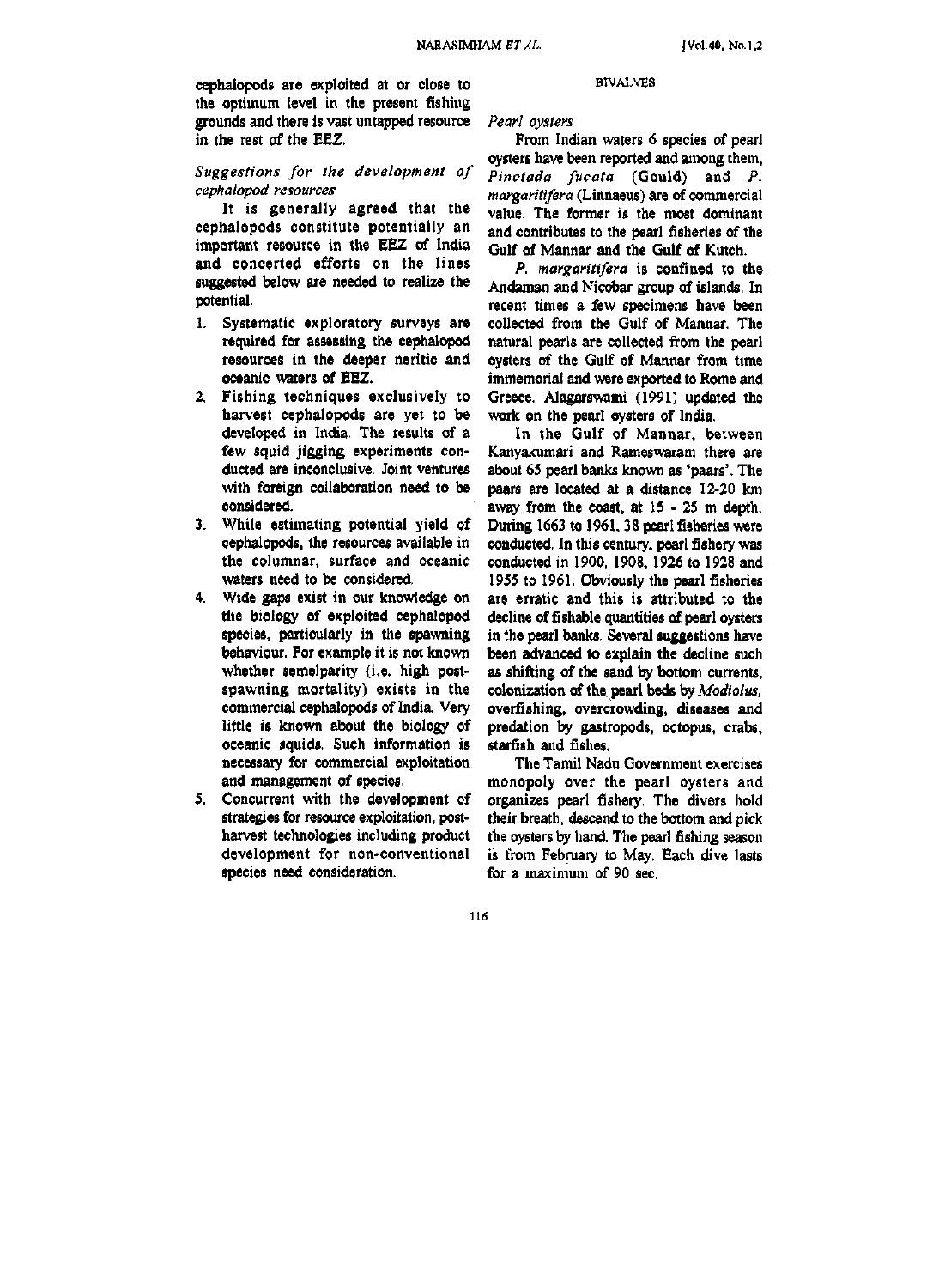**The details of the 1956-61 series of pearl fisheries in the Gulf of Mannar are as follows :** 

| Year | No. of oysters fished | Gross revenue |  |  |
|------|-----------------------|---------------|--|--|
|      |                       | (Rs)          |  |  |
| 1955 | 3508 967              | 146 000       |  |  |
| 1956 | 2129 058              | 45454         |  |  |
| 1957 | 11175214              | 168 807       |  |  |
| 1958 | 21476 514             | 474 067       |  |  |
| 1959 | 16428 298             | 874 000       |  |  |
| 1960 | 16175839              | 215 267       |  |  |
| 1961 | 15360 928             | 288 860       |  |  |

**SCU6 diving was introduced in India in 1958 for the survey of pearl banks in the Gulf of Mannar under the auspices of FAO. The surveys conducted during 1975 to 1985 by the CMFRI showed revival of pearl oyster population in some of the paars, but the yield was not consistent except for 3 or 4 paars. Incursion of uneconomic pearl oyster species to the extent of 10.36% of peculation has been observed. Also the population was mostly composed of 0-year age group and these young oysters do not yield natural pearls.** 

**The CMFRI developed the hatchery technology in 1981 for the production of pearl oyster spat. The techniques have been standardized, enabling mass production of spat in the Tuticorin hatchery. To enhance the natural stocks the Institute has embarked upon a sea ranching programme of hatchery that produced spat of** *P. fucata* **in the Gulf of Mannar. During 1985-90, a total of 1 025 300 spat of** *P. fucata* **have been sea ranched on 17 occasions. The average size of the spat ranged from 1.5 to 5.7 mm. The spat were placed in rectangular box-type**  cages of 90 cm  $\times$  60 cm  $\times$  15 cm size, **covered with appropriate synthetic net webbing and the cages were lowered to the sea bed in Van Thivu Arupagam, Kurichan and Nagarai paars. Due to practical** 

**difficulties in locating the cages, monitoring of the ranched stock and its effect if any on the natural pearl oyster population could not be carried out.** 

**In the Gulf of Kutch, there are about 42 important pearl oyster reefs known as**  *khaddas* **in the intertidal zone at a distance ranging from 1 to 5 km from the coast line. The total area is about 24 000 ha from Sachana in the east to Ajad in the west. Between 1913 and 1967 during the southwest monsoon season 25 pearl fisheries were held. The oysters are hand-picked and the Gujarat Government which exercises monopoly over these resources paid paise 25 for every oyster collected during the 1966-67 fishery. From 1950 to 1967, the average number of oysters fished per season was about 17 000 and the last fishery held in 1966-67 yielded about 30 000 oysters. The highest value of pearls realized from the fishery was Rs 61 693 during 1943-44. Since 1968 there has been no improvement in the population structure of the pearl oyster beds although a few oysters could be gathered.** 

#### *Windowpane oyster*

**Among the commercially exploited bivalve molluscs in India the windowpane oyster** *Placenta placenta* **(Linnaeus) is next in importance to the clams in production. It occurs at several places in soft muddy bottom in shallow bays, estuaries and backwaters. Commercial exploitation is limited to the Gulf of Kutch, Nauxim bay (Goa) and Kakinada bay. The oysters are hand-picked at low tide without any diving aids and a plank-built boat may be used for transport.** 

**In the Gulf of Kutch, Pindara bay is an important production centre. The annual yield is 60 million oysters (Pota and Patel 1988). In terms of weight at 70 g/oyster the**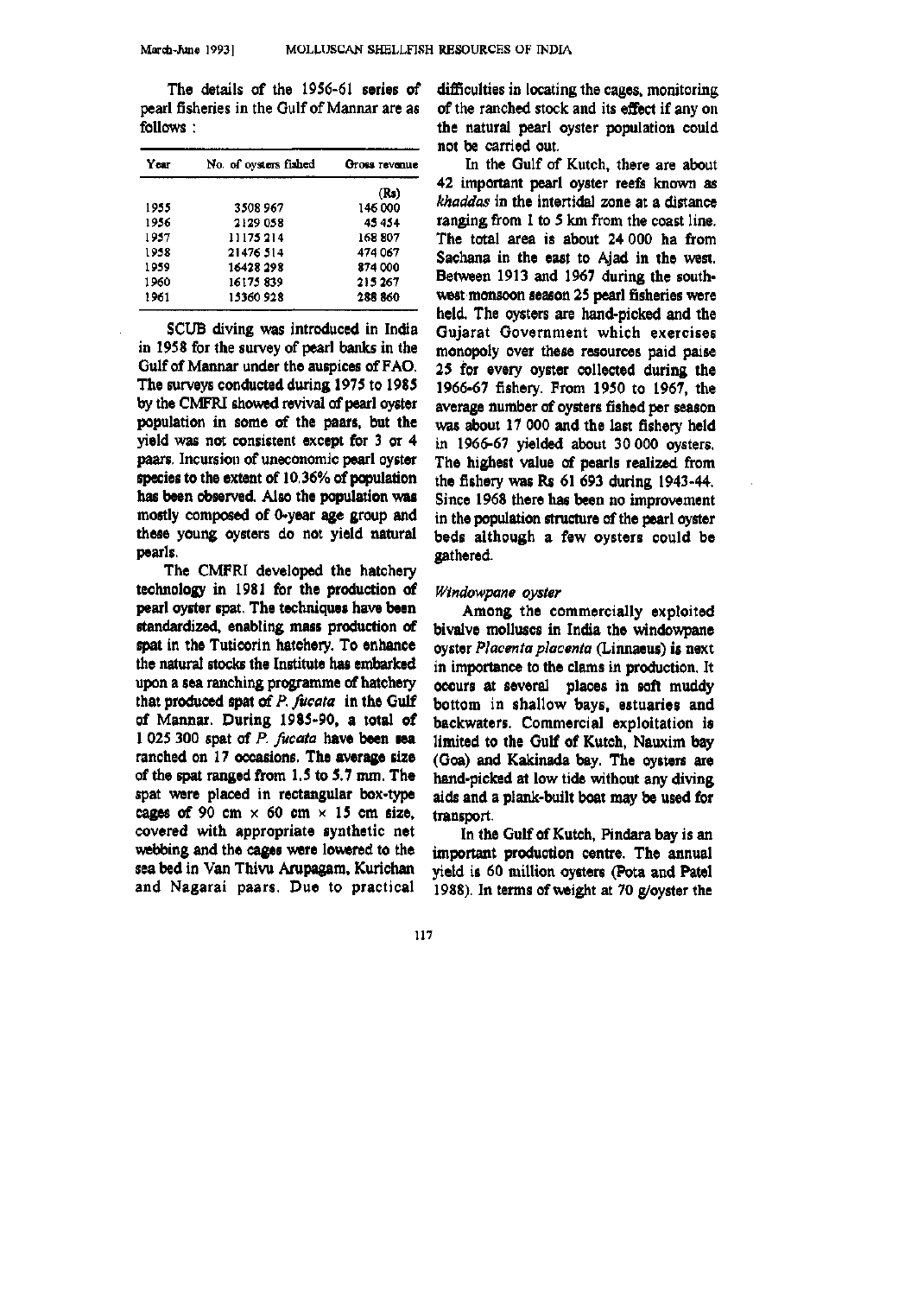production is calculated at 4 200 t (Alagarswami and Meiyappan 1989 b). The standing stock at Goomara, Poshetra and Raida have been estimated at 9,1.2 and 0.1 million windowpane oysters respectively (Vargliese 1976). The natural pearls from the oysters are collected and used in indigenous pharmaceutical preparations. The shell accounts for 85% of whole weight and is used in lime-based industries and also in making curios.

The Nauxim bay in Goa supports a minor fishery, yielding 8 000 - 10 000 oysters/day, throughout the year except during the monsoon season (Achuthankutty *et al.* 1979). The annual production is estimated at 100 t. The oyster meat is consumed locally and pearls are not collected.

The windowpane oyster fishery of the Kakinada bay has been studied intensively (Narasimham 1987). It occurs in 40  $km^2$ area and the population density is low at 2- 15 oysters/ $m^2$ . The annual production is about 5 000 t. The oysters are fished for their shell and neither the meat is consumed nor the pearls are extracted. The standing stock has been estimated at 12 420 t in 1983. Based on the data collected during 1978- 81, Narasimham (1987) studied the population dynamics of *P. placenta* in the Kakinada bay. The parameters of the von Bertalanffy growth equation for length are estimated at  $L_{\infty}$  = 186.6 mm, K = 0.7802 per year and  $t_0 = -0.3543$  year. The natural  $(M)$ , fishing  $(F)$  and total  $(Z)$ mortality rates have been estimated at 1.3, 2.7 and 4 respectively. The age at recruitment (tr), age at first capture  $(t_c)$  and fishable life-span are estimated at 0.12, 0.89 and 3.4 years respectively. The study on the yield in weight per recruit showed that at  $t_c$ at 0.89 year, the yield increases without reaching a maximum with increased F. Maximum yield can be obtained at  $t<sub>c</sub> = 0.8$ year which is close to the current value. It is recommended that the present  $t_c$  and F can be maintained with advantage. Also there is no danger of over-exploitation through recruitment overfishing even at higher levels of F since the length at first capture (116 mm) is much greater than the length at first maturity (53 mm).

#### *Edible oysters*

In Indian waters 6 species of edible oysters are found. Of these *Crassostrea madrasensis* (Preston), C. *rivularis* (Gould), *C. gryphoides* (Schlotheim) and *Saccoslrea cucullata* (Born) are of commercial importance. *C. rivularis* occurs along the Gujarat and Maharashtra coasts and is exploited. C. *gryphoides* is distributed along the north Karnataka, Goa, Maharashtra and Gujarat coasts and is regularly exploited from several creeks and backwaters in Maharashtra. S. cucullata is found on rocky. substrate in marine environment in shallow coastal and intertidal areas throughout the mainland coast of India and also in the Andaman and Lakshadweep islands. At Worli and Bandra near Bombay 8.75 ha beds of this species have an estimated standing stock of 335.2 t of oysters (Sundaram 1988).

*C. madrasensis* is the mainstay of oyster fisheries of India. Dense populations are found and exploited along the east coast of India. It is also exploited along the coasts of Kerala, Karnataka and Maharashtra. It inhabits backwaters, creeks, bays and lagoons from intertidal region to 17 m depth. Meat forms 5-10% of shell-on-weight.

A survey conducted by the CMFRI revealed that in 11 water bodies in Andhra Pradesh the standing stock of oysters (mostly *C. madrasensis*) was about 1 450 t, in Tamil Nadu (including Pondicherry) in 21 water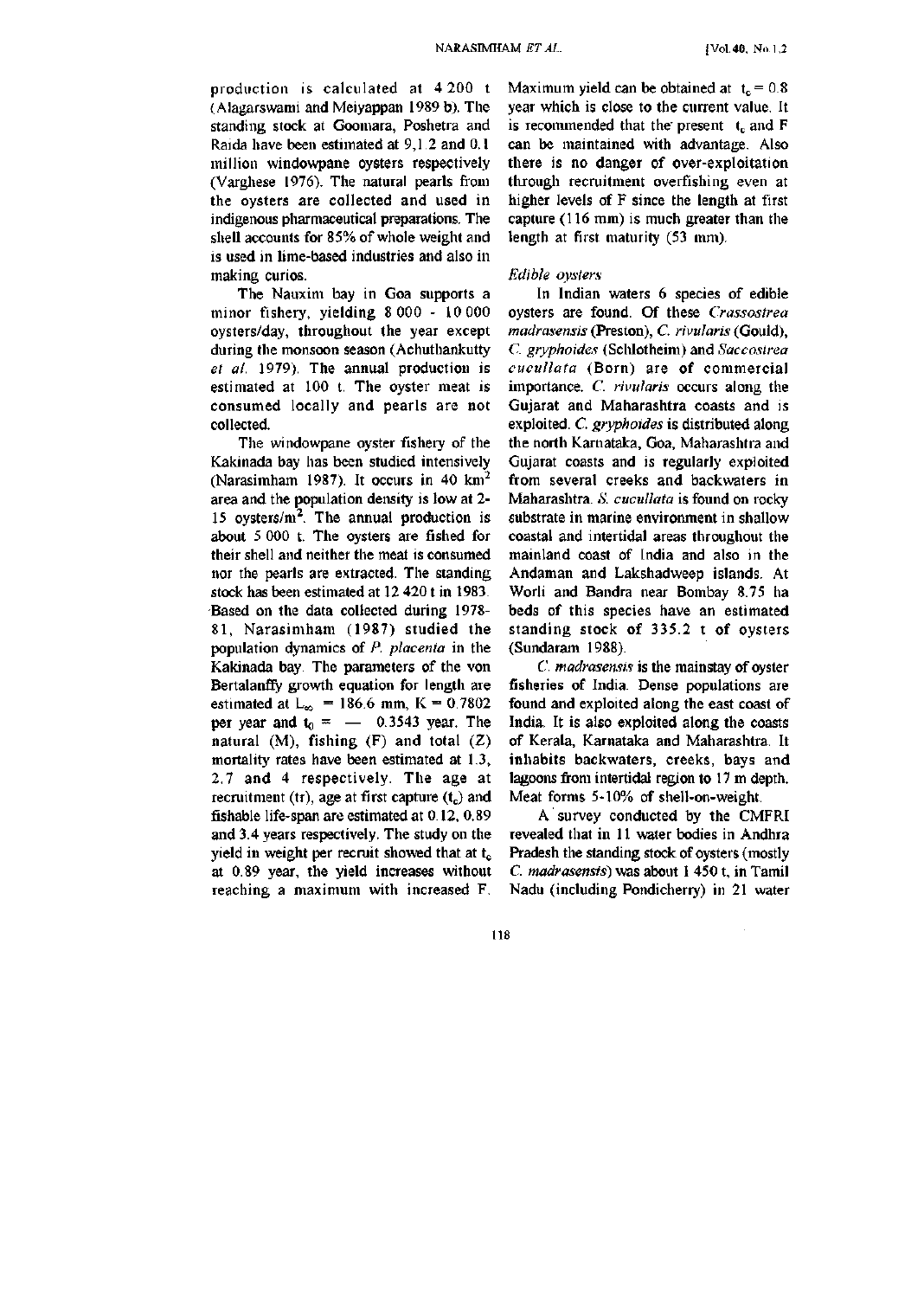bodies at about 23 000 t and in Kerala in 13 water bodies at about 4 000 t. (Satyanarayana Rao) personal communication). Information on the standing stock of oysters from other maritime states is not available. The current annual production of oysters is estimated at 2 000 t.

Based on the standing stock estimates of the oysters there is scope to step up the production of oysters several times. However, the demand for the oyster meat is stagnant as it is not conventionally eaten. Along the Kerala, Karnataka and Maharashtra coasts the acceptance of the oyster meat as food is wider than in the east coast. In Europe, America and Japan oysters are highly esteemed seafoods. In recent times there is awareness about the nutritive value of oyster meat in the country. In Kerala it is sold at Rs 30/kg. Product development and extension work to create awareness about the nutritive value of oyster meat are required to develop market. In 1989 the export of dried oyster shell powder amounted to 160 t valued at Rs 0.112 million (source MPEDA). Apart from oyster shell, there is potential to export the oyster meat. To develop the oyster resources it is necessary to ensure that the areas of oyster beds are free from pollution since oysters accumulate heavy metals and pathogens.

#### *Mussels*

Along the Indian coast two species of mussels, viz. the green mussel *Pema viridis*  (Linnaeus) and the brown mussel, *P. indica*  Kuriakose and Nair, are commercially important. The former is found in small beds at several places along the east coast and extensively along the Kerala coast from Quilon to Kasargod. It is also found in Karnataka, Goa, Maharashtra and the Gulf of Kutch along the west coast. It occurs in the Andamans. *P. viridis* occurs from the • intertidal zone to a depth of 15 m. *P. indica*  has restricted distribution and is found along the south-west coast from Varkala near Quilon to Kanyakum,. - and from there to Tiruchkendur along the south-east coast.

Kerala State is rightly called the "Mussel fishery zone of India" since extensive beds of both mussel species occurred in this State. They account for the bulk of mussel production in the country. Mussels are exploited during September-April in Kerala by hand-picking. A chisel or knife is used to dislodge the mussels attached to hard substrate. Men either swim or use a canoe and masks to dive and collect the mussels in waters up to 5 m depth. Kuriakose *et al.* (1988) described the green mussel fishery. In the major green mussel landing centres in Cannanore-Calicut area about 325 full-time and 336 part-time divers, and 340 canoes are deployed. The green mussel production form this area has been estimated at 3 043, 3 074 and 2'597 t during 1981-82, 1982-83 and 1983-84 respectively. The catch per unit effort varied from 44.3 to 60.4 kg/canoe. The standing stock of the mussels has been estimated at 15 887 t in 555 ha of mussel beds, The density varies from 2.25 to 4.5 kg/m<sup>2</sup>. In the Majali-Bhatkal area of Karnataka during 1982-83 a total of 36.5 t of green mussels were landed. The standing stock from a 5-ha mussel bed in this area has been estimated at 206 t. At several places in Goa, Maharashtra and a few east coast centres the green mussels are collected for local consumption.

Appukuttan *et al.* (1988) described the brown mussel fishery based on a study conducted during 1982-84. The important fishing centres for *P. indica* are located between Kovalam and Muttom in the southern part of south-west coast of India. About 300 catamarans, 520 active fisherman.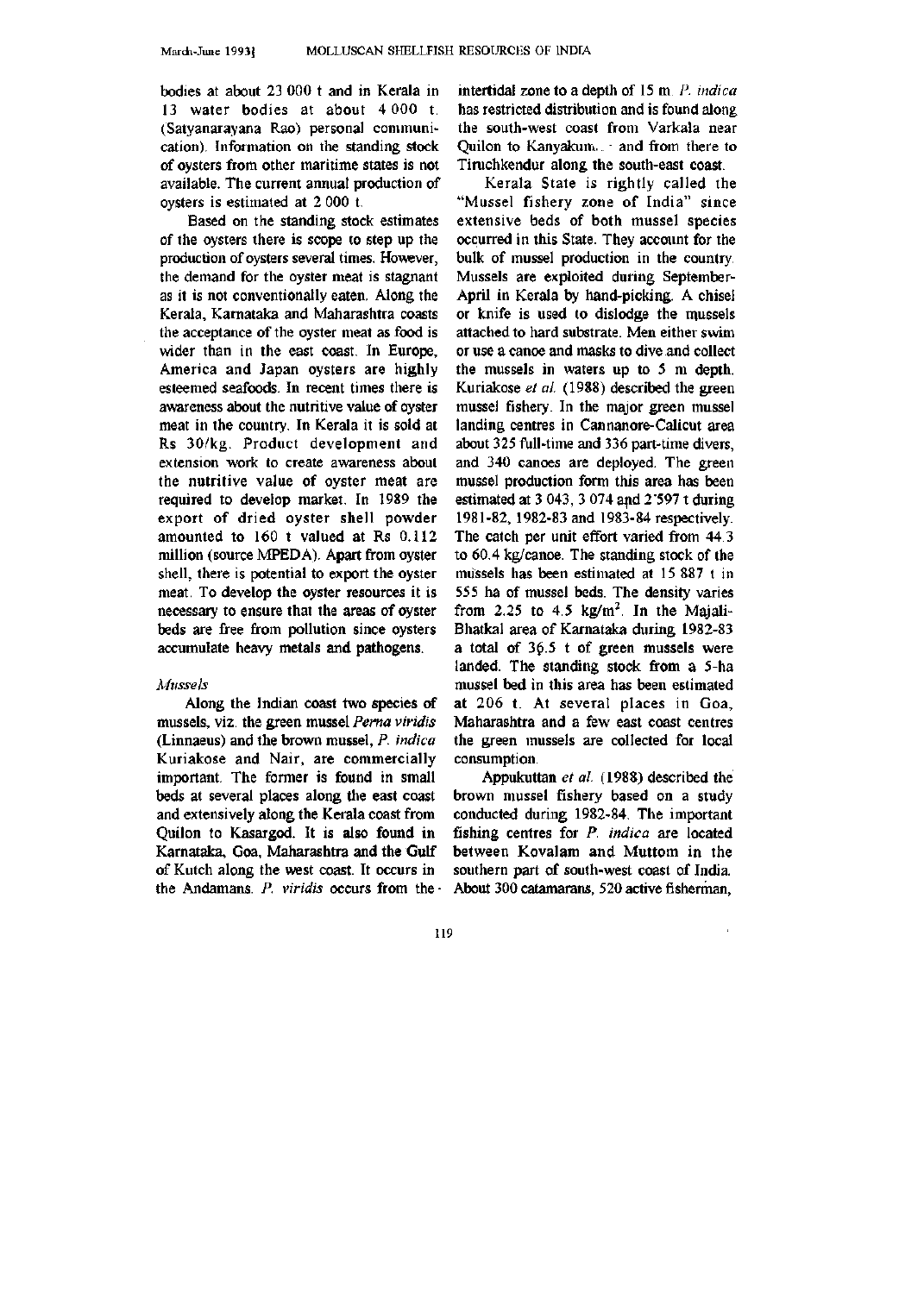**270 part-time are engaged in the brown mussel fishery. The annual production is estimated at 500 t and the standing stock at 1 586 t. The population density of the**  mussels is  $5-8$  kg/m<sup>2</sup>.

**For both the species of mussels the combined annual production works out to 3 400 t against the standing stock of 17 473 t indicating the scope to step up production. A wider section of the population in Kerala consumes mussels. Mussel meat is also used as prawn feed. At Calicut 100 kg of mussel meat is sold at Rs 500 and still it is a lowcost sea food. In 1991, a total of 13.1 t of frozen mussel meat valued at Rs 0.328 million was exported. There is need to explore the export potential of mussel meat.** 

## *Clams*

**Among the exploited bivalve molluscan resources of India clams are by far the most widely distributed and abundant. They form subsistence fisheries all along the Indian coast and are fished by men, women and children from the intertidal region to about 4 m depth. They are hand-picked. A handoperated dredge is also used. Plank-built non-powered boats are deployed for transport.** 

**The commercially exploited clams are**  *Viilorita cyprinoides, Meretrix meretrix, M. casta, Paphia malabarica, Katelysia opima*  **and** *Anadara granosa.* **In the Andamans and Nicobar giant clams,** *Tridacna maxima, T. squamosa, T. crocea* **and** *Hippopus hippopus* **occur. The former two species have been reported from Lakshadweep also. The annual production data collected by several authors over a period of time have been summarized by Narasimham (1991). These form the basis for the state-wise production given in the Table in the next column.** 

**Kerala State stands far ahead of all maritime states in clam production with a** 

| State             | Amual<br>production<br>$(t)$ | %    | Dominant species                             |
|-------------------|------------------------------|------|----------------------------------------------|
| Gujarat           | No data                      |      |                                              |
| Maharashtra       | 1 103                        | 2.4  | M. meretrix, K.<br>opima                     |
| Goa               | 887                          | 2.0  | V. cyprinoides, M.<br>casta                  |
| Kamataka          | 6 592                        | 14.5 | M. casta,<br>Р.<br>malabarica                |
| Karala            | 32 927                       | 72.5 | V. cyprinoides, M.<br>casta<br>P. malabarica |
| Tamil Nadu        | 1087                         | 2.4  | M. casta                                     |
| Andhra<br>Pradesh | 2816                         | 6.2  | A. granosa, M.<br>reretrix                   |
| Orissa            | No data                      |      |                                              |
| West Bengal       | No data                      |      |                                              |
| Total             | 45.412                       |      |                                              |

**catch of 32 927 t which accounts for 72.5% of the estimated 45 412 t of clam landings. The Vembanad and Ashtamudi lakes are important production centres. Karnataka ranks second with 6 592 t forming 14.5% of clam production.** 

**The black clam** *(V. cyprinoides)*  **accounts for 64%, venerid clams 30.9%, and blood clam** *(Anadara granosa)* **4.4% of clam production.** 

**A few studies were conducted on the stock assessment of clams. In Kamataka, based on the surveys conducted during 1979- 80, Rao and Rao (1985) estimated the standing stock of clams in 11 estuaries at 5 345 t. During 1984 the standing stock was estimated at 8 027 t in 8 estuaries by Rao** *et al.* **(1989), These studies showed wide variations in the abundance of clams in some estuaries. In the Kamataka estuaries Joseph and Joseph (1988) estimated the Y max of A/,** *casta* **in Nethravathi-Gurapur at**  661 t, in Mulky at 2 581 t, in Udyavara at **1 592 t, and in Coondapur at 8 110 t. The same authors gave Y max of** *K. opima* **in Mulky at 1 035 t.**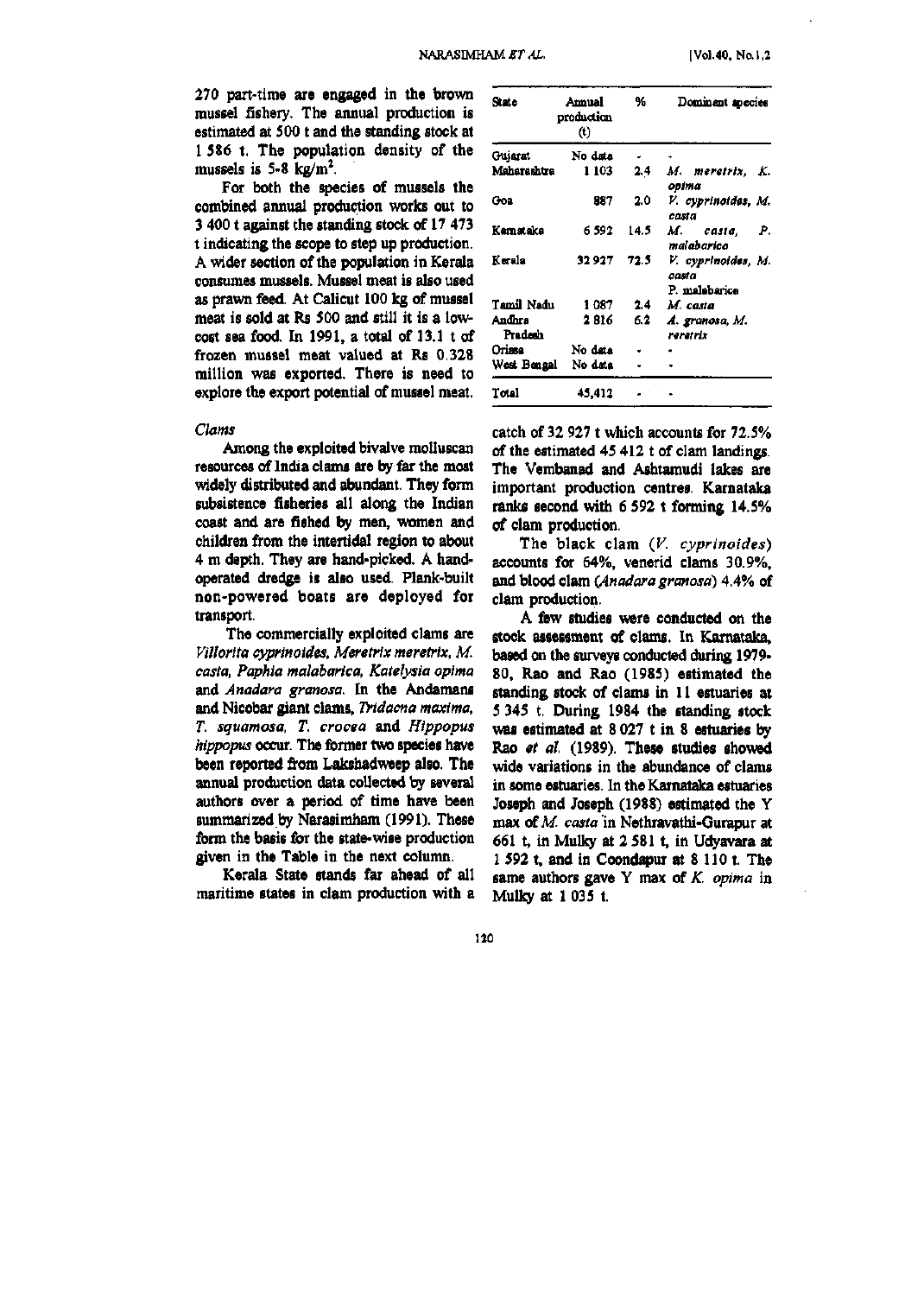In the Kakinada bay during March-Mav 1983, the standing stock of the blood clam *A. granosa* has been estimated at 6 895 t and that of *M. meretrix* at 1 082 t; these figures are considerably higher than the annual catch of 2 000 t and 400 t respectively. In a detailed study on the population dynamics of *A. granosa* in the Kakinada bay, Narasimham (1988) estimated the instantaneous rates of total  $(Z)$ , natural  $(M)$ and fishing mortality (F) at 3.9,1.3 and 2.6 respectively. The age at recruitment  $(t_r)$  = 0.29 year and age at first capture  $(t<sub>o</sub>) = 1.0$ year. This study showed that at the current level of F, reduction of the age at first capture from 1 year  $(L_c = 41$ mm) to 0.6 year ( $L_c = 32.6$  mm) gives the maximum yield per recruit. Since the length at first maturity in *A. granosa* is 20 - 24 mm there is no danger of recruitment overfishing at a higher level of effort. These studies indicated that there is a scope to step up clam production in the Kakinada Bay.

Sea ranching of hatchery-produced seed helps to enhance the natural stocks of marine animals. With the development of hatchery technology in clam seed production by CMFRI, a beginning has been made in 1993 to ranch the hatchery-raised seed of *P. malabarica* in the coastal waters of Kerala. A retrieval up to 17% of the ranched stock has been observed after  $4\frac{1}{2}$  months.

The consumption of clams is generally limited to coastal communities. Export of frozen clam meat began in 1981 and in 1991, 1 231.8 t valued at Rs 37.4 million was exported to  $18$  countries (source MPEDA). Also 3 t of dehydrated clam meat valued at Rs 8.72 million was exported in 1991. There is considerable potential in the export market for Indian clams.

# *Exploitation of shell deposits*

The subsoil shell deposits, also called

lime shell (mostly clams) are exploited for industrial purposes. As is the case with live clams, the data on production of shells pertain to different years and the data as summarized by Alagarswami and Meiyappan (1989 b) and Narasimham (1991) are given here.

The annual production from the Karnataka estuaries (mainly from the Kalinadi, Coondapur and Swama estuaries) is 62 000 t, Vembanad lake in Kerala 1 48 000 t, Pulicat lake in Tamil Nadu 57 000 t, Vaigai estuary in  $T N 5 500$  t and from other sources  $5500$  t, (a total annual produciton of 278 000 t). The estimated reserve of lime shell in Karnataka estuaries is 2 135 700 t, suggesting vast scope to step up production.

# *Suggestions for the development of bivalve resources*

- 1. Regular monitoring of the fisheries characteristics of the bivalves at important production centres is to be taken up. Stock assessment studies are to be intensified. Publication of atlases and timely dissemination of information on the status of the resources helps the industry to realize the potential.
- 2. The problem faced in locating the ranched pearl oyster seed is to be sorted and the programme on clam seed ranching in the mainland needs to be intensified. The giant clams are endangered species and have considerable potential for development. Detailed studies on biology and also programmes on the development of hatchery technology, leading to sea ranching of giant clam seed should receive priority.
- 3. There are reports that dredging of subsoil deposits for collecting lime shell damages the habitat. It is desirable to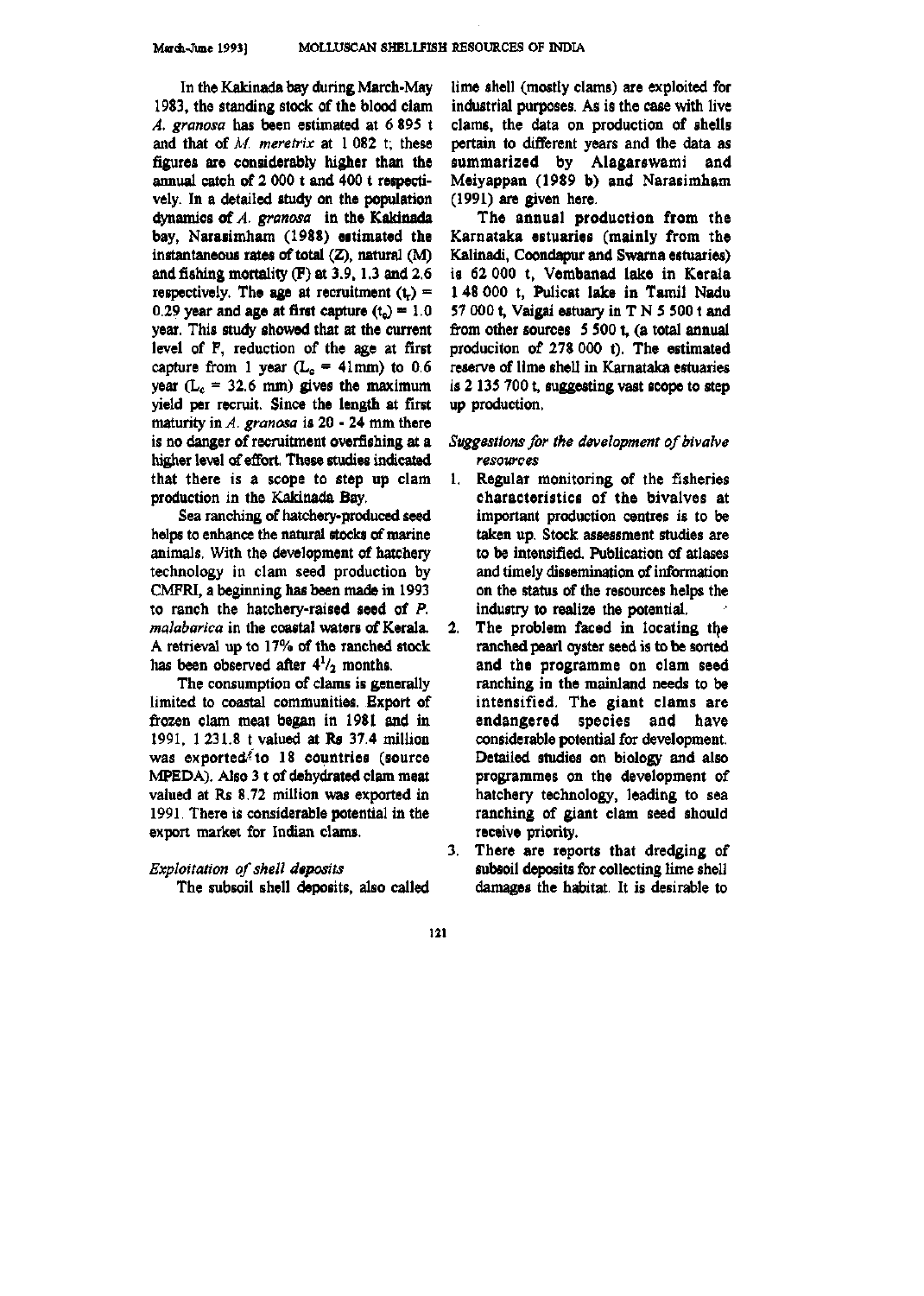demarcate the area for exploitation of lime shell and live clams if they are fished in the same area. In heavily exploited areas, to replenish the bivalve stocks, creation of 'sanctuaries' containing a reserve of the spawning stock is suggested.

- 4. Bivalves accumulate heavy metals, marine toxins and sewage and pesticide pollutants. It is necessary to ensure that the areas of production are free from pollution. Apart from establishing pollution monitoring in the shellfish growing areas, depuration of the harvested shellfish is advised.
- 5. Extraction of pearls from the windowpane oyster at Kakinada and Goa is recommended as it is a bonus to the usual earnings from the fishery.
- 6 The domestic market for clams, mussels and oysters is limited as they are not conventionally eaten. Product development and extension work are required to expand the domestic market. Also foreign markets are to be explored.

#### GASTROPODS

#### *Chank*

The shell of the sacred chank *Xancus pyrum* (Linnaeus) is extensively used in the bangle industry in West Bengal and is exploited from time immemorial. Over 90% of the catch is taken by skin diving in depths up to 20 m. The major resources occur in the Gulf of Mannar along the Ramanathapuram-Tuticorin coast. They are incidentally caught in bottom trawling along Thanjavur-Chingalpet coast, and in hook and lines along Vizhinjam coast. The average annual production in numbers as summarized by Alagarswami and Meiyappan (1989 b) show the catch from the Tuticorin coast as 8 77 000,

Ramanathapuram 3 00 000, Thanjavur-Chingalpet coast 40 000, Quilon-Vizhinjam 22 000, Gulf of Kutch 12 000 and Andaman & Nicobar islands 5 000. The overall production comes to 1 256 000 numbers. The minimum size for capture is 64 mm in maximum shell diameter in Tamil Nadu. Devaraj and Ravichandran (1988) estimated the average annual stock in the Gulf of Mannar at 2 million chanks and in the intertidal region of the Gulf of Kutch at 25 000 chanks. The initial stock size varies from year to year. Chank is slow growing with theoretical life-span of 51 years.

## *Top shell and turban shell*

The top shell *(Trochus niloticus)* and the turban shell also called turbo shell *{Turbo marmoratus)* occur in the Andaman and Nicobar group of Islands. These are ornamental molluscs and the shells fetch lucrative price. The union territory is divided into 9 zones and the fishing right in each zone is auctioned. The minimum legal size fixed for *T. niloticus* is 9 cm and for *T. marmoratus* 6.35 cm. The annual production ranges from 400 to 600 t for top shell and 100 to 150 t for turban shell (Appukuttan 1977). Very little information is available on the fishery biology of these two species.

## *Ornamental molluscs*

Apart from the windowpane oyster, a number of clam species and the 3 gastropods mentioned above, several ornamental gastropods occur in the Gulf of Mannar, Palk Bay, Gulf of Kutch, Andaman *8c*  Nicobar, and Lakshadweep. The important shells are *Babylonia, Cypraea, Conus, Cassis, Cymatium, Cymbium, Drupa, Fistularia, Hemifusus, Lambis, Murex, Natica, Nerita, Oliva, Pyrene, Strombus, Tonna, Tibia, Umbonium* etc. They are regularly collected, cleaned and marketed.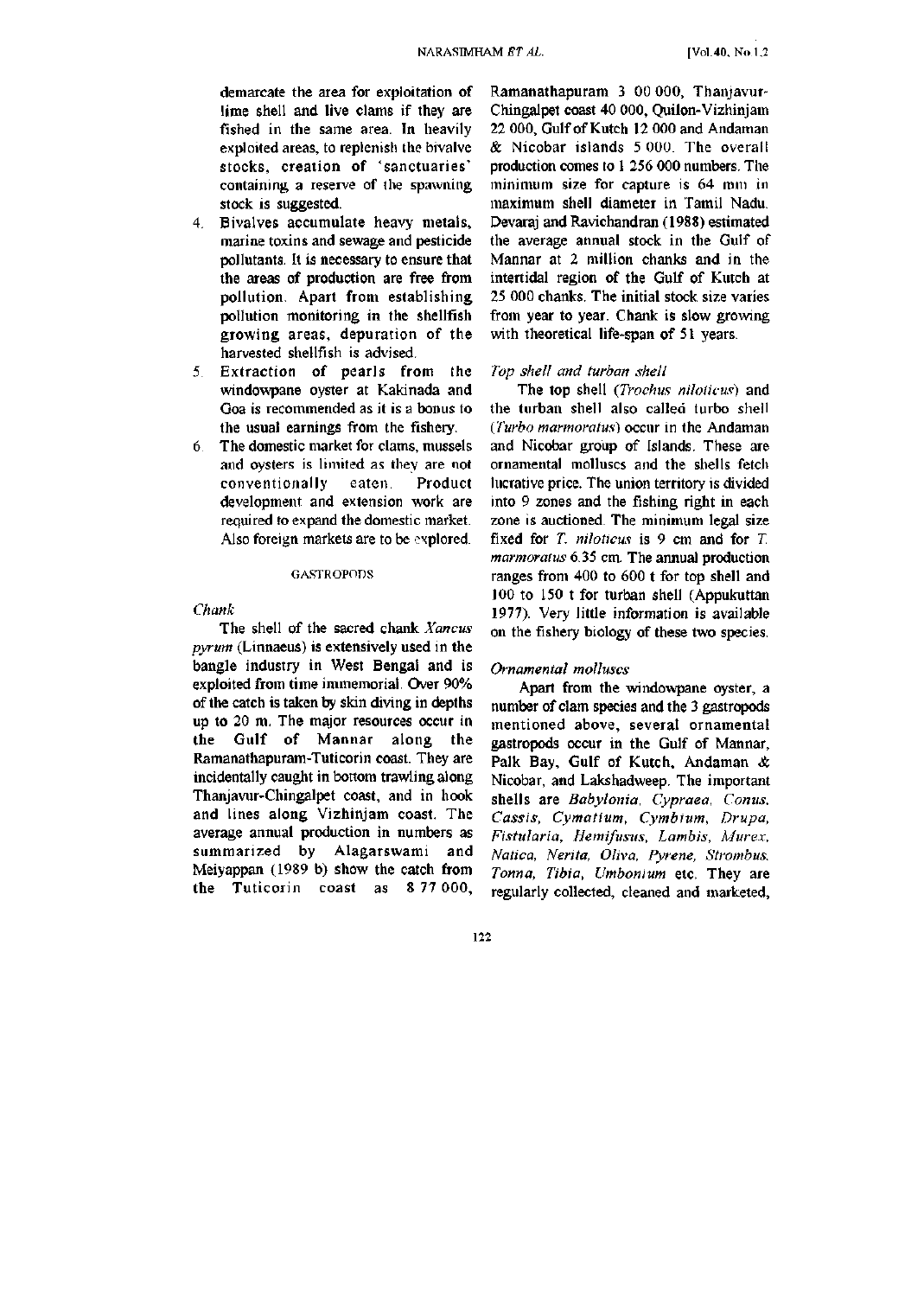and form the basis for the shell craft articles. Alagarswami and Meiyappan (1989 b) estimated the annual production at 600 t. In 1989, a total of 7.2 t of ornamental shells valued at Rs 0.464 million were exported.

# *Suggestions for the development of gastropod resources*

- 1. Information on the biology of chank, top shell and turban shell, relevent for resource management is scanty and detailed studies on growth, spawning, recruitment and mortality are needed.
- 2. The above 3 species are well suited for sea ranching. To augment production, the hatchery technologies are to be developed and sea ranching programmes taken up.
- 3. In the Gulf of Mannar chank fishery, it is suggested that introduction of SCUBA diving in the place of skin diving would help to exploit the resources beyond 20 m depth.

#### ACKNOWLEDGEMENT

We thank Dr P S B R James, Director, CMFRI, for encouragement.

#### REFERENCES

- Achuthankutty C T, Sreekumaran Nair S R, Madhupratap M. 1979. Pearls of the windowpane oyster, *Placuna placenta. Mahasagar. Bulletin of Motional Institute of Oceanography* 12(3) : 187-189.
- Alagarswami K. 1991. *Production of Cultured Pearls.*  1-111 pp. Published by Publication and Informatioa Division, ICAR, Krishi Anusandhan Bhavan, New Delhi.
- Alagarswami K and Meiyappan MM 1989 a. Prospects for increasing oephalopod production of India. *Bulletin of the Central Marine Fisheries Research Institute* 44 (1) : 146-55.
- Alagarswami K and Meiy^pan M M. 1989 b. Prospects and problems of management and development of the marine molluscan resources (other than cephalopods) in India. *Bulletin of the Central Marine Fisheries Research Institute* 44(1):250-61.
- Anonymous. 1991. Report of the Working Group on Revalidation of the Potential Marine Fisheries Resources of Exclusive Economic Zone of India. Ministry of Agriculture and Co-operation, New Delhi, (mjmeo). 57 pp.
- Appukuttan K K. 1977. *Trochus* and *Turbo* fishery in Andamans. Seafood Export Journal 9(12):21-25.
- Appukuttan K K, Nair T P, Josheph M and Thomas K T. 1988. Brown mussel *(Perna indica)*  resources on the southwest coast of India and the results of farming experiments at Vizhinjam. *Bulletin of the Central Marine Fisheries Research Institute* 42 (2) : 257-67.
- Bapat S V, Deshmukh V M, Krishnamurty B, Muthiah C, Kagwade P V, Ramamritham C P, Mathew K J, PUlai S K and Mukundan C. 1982. Fishery resources of the Exclusive Economic Zone of the Northwest coast of India. *Bulletin of the Central Marine Fisheries Research Institute*  33 : 86
- Chikuni S. 1983. Cephalopod resources in the Indo-Pacific region. In : Caddy J F. (ed.) Advances in assessment of world cephalopod resources. *FAO Fisheries Technical Paper* 231 : 264-305.
- Devaraj M and Ravichandrau V. 1988. Dynamics of Indian Chank fisheries. *Bulletin of Central Marine Fisheries Research Institute* 42 (1) : 100-105.
- George P C, Antony Raja B T and George K C. 1977. Fishery resources of Indian Exclusive Economic Zone. *Silver Jubilee Souvenir. Integrated Fisheries Project* 79-116.
- Joseph K M. 1986. Some observations on potential fishery resources from the Indian Exclusive Economic Zone (EEZ). *Bulletin of Fishery Survey of India.* 14: 1-20.
- Joseph M M and Joseph PS. 1988. Biotic potential and environmaital resistance of bivalves of Mangalore coast. *Bulletin of the Central Marine Fisheries Research Institute* 42 (1) : 205-209.
- Kuriakose P S, Sivasdasan M P and Surendranathan V G. 1988. Fishery and resource of green mussel, *Perna viridis* along the west coast of India. *Bulletin of the Central Marine Fisheries Research Institute* 42 (1) : 24-29.
- Nair K N V, Ninan T V, Joseph P J and Jagannadh N. 1992. An account of exploratory sequid jigging of West Coast of India. *Bulletin of Fishery Survey of India* 23 : 1-26.
- Narasimham K A. 1987. Fishery and population dynamics of the windowpane oyster, *Placenta placenta* (Linnaeus), from Kakinada Bay. *Indian Journal of Fisheries* 34 (3) : 277-82.
- Narasimha K A. 1988. Fishery and population dyaamics of the blood clam, *Anadara granosa* (Linnaeus)